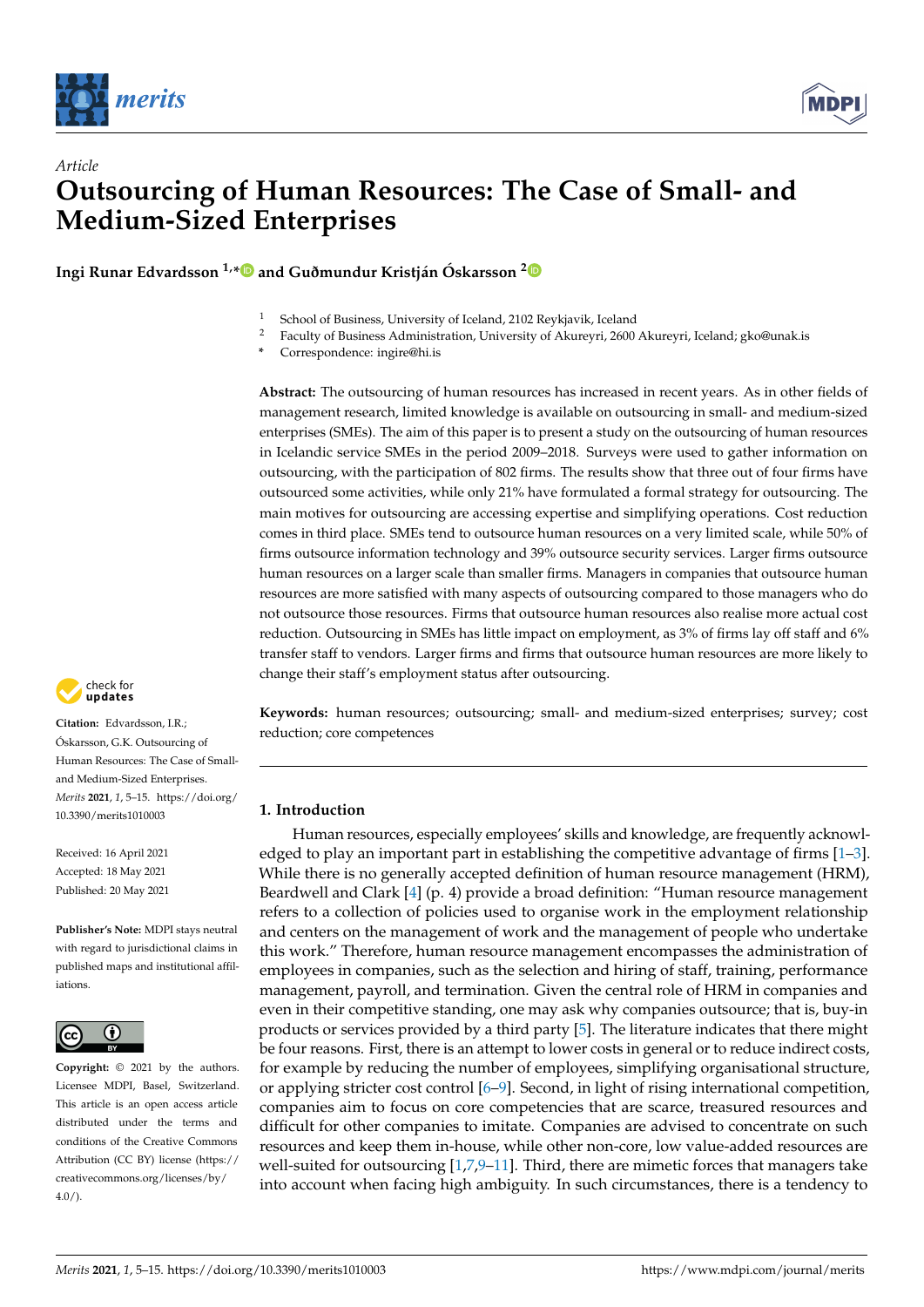replicate other organisations that seem to cope with uncertainty. Accordingly, in recent years, organisations have adopted management practices such as outsourcing, reengineering, and the balanced scorecard without clear evidence of their effectiveness [\[12,](#page-10-2)[13\]](#page-10-3). Fourth, demand uncertainty contributes to outsourcing of human resources, as labour costs can be limited in times of low demand, and increased by contracting other firms when demand rises [\[9,](#page-10-0)[14\]](#page-10-4).

HRM outsourcing has risen in Western countries in recent decades, especially in the US [\[2,](#page-9-6)[15–](#page-10-5)[17\]](#page-10-6). Similar trends can be found in Vietnam, Taiwan, and other Asian countries [\[9](#page-10-0)[,18\]](#page-10-7). The reasons given for outsourcing human resources are primarily to reduce cost, lack of HRM expertise, to gain specialised and sophisticated services, and to increase firm performance [\[9](#page-10-0)[,15](#page-10-5)[,18\]](#page-10-7). The HR functions that have been outsourced are recruitment and selection, skill development and training, payroll and benefits, performance assessment, workforce redundancies, law and regulations, and retirement schemes [\[15,](#page-10-5)[16](#page-10-8)[,19–](#page-10-9)[22\]](#page-10-10).

The needs of small and large businesses differ regarding HRM outsourcing. Small businesses tend to buy in HRM functions from outside contractors, and they are likely to look for simple and standardised services. In middle-sized companies, HRM departments cover most of their common HRM commitments, and they tend to outsource basic HRM services. However, big firms outsource primarily sophisticated and innovative HRM services, while multinational companies are inclined to cover all HRM services in-house [\[15\]](#page-10-5). Sheeshan [\[21\]](#page-10-11) argues, in contrast, that it is mainly big firms that tend to outsource HR functions, as increased company size brings more human resource challenges. In SMEs, direct observation of employee behaviour, ongoing communication between the manager and employees, and a detailed definition of duties are often used instead of the human resource function [\[23\]](#page-10-12). Consequently, SMEs have mainly outsourced services such as payroll and employee benefits, and insurance [\[2\]](#page-9-6).

There seems to be a lack of knowledge on outsourcing in SMEs, as few studies have been conducted on the subject. There are studies on offshoring, HRM, service firms, the footwear industry, and broadband use [\[6,](#page-9-4)[15,](#page-10-5)[21,](#page-10-11)[24–](#page-10-13)[26\]](#page-10-14).

In order to add to the knowledge on outsourcing in SMEs, this paper will present a study on the outsourcing of human resources in Icelandic service SMEs during the period 2009–2018. The paper seeks to answer the following research questions: (1) What is the extent of the outsourcing of human resources? (2) What are the motives for the outsourcing of human resources? (3) How does firm size affect the outsourcing of human resources? (4) How does outsourcing of human resources affect cost in SMEs? (5) How does the outsourcing of human resources affect employment?

In the next section, research methods, and data analysis are presented, followed by a review of the study results, discussion, and conclusions.

# **2. Materials and Methods**

The aim of the study was to analyse the general pattern of outsourcing in Icelandic service firms and thus a descriptive and analytical research design was selected [\[27\]](#page-10-15). As relatively few firms outsource HRM activities, three surveys were merged. The surveys were conducted in 2009, 2013, and 2018. The first survey was a telephone survey, the second a mixture of a telephone and online survey, while the last was based on an online survey only. The managers of firms or their deputies were sent the surveys and asked to answer questions about outsourcing in their firms. The three surveys provide a useful opportunity to measure changes over time and to test, for instance, whether the financial crisis in 2008 had an impact on outsourcing patterns, by comparing the 2009 and 2013 surveys.

### *2.1. The Sample and Selection Criteria*

In the surveys conducted in 2009 and 2013, the samples were received from the Internal Revenue Directorate in Iceland. The firm Creditinfo, which specialises in information on Icelandic companies, provided the sample in 2018. A stratified random sample was used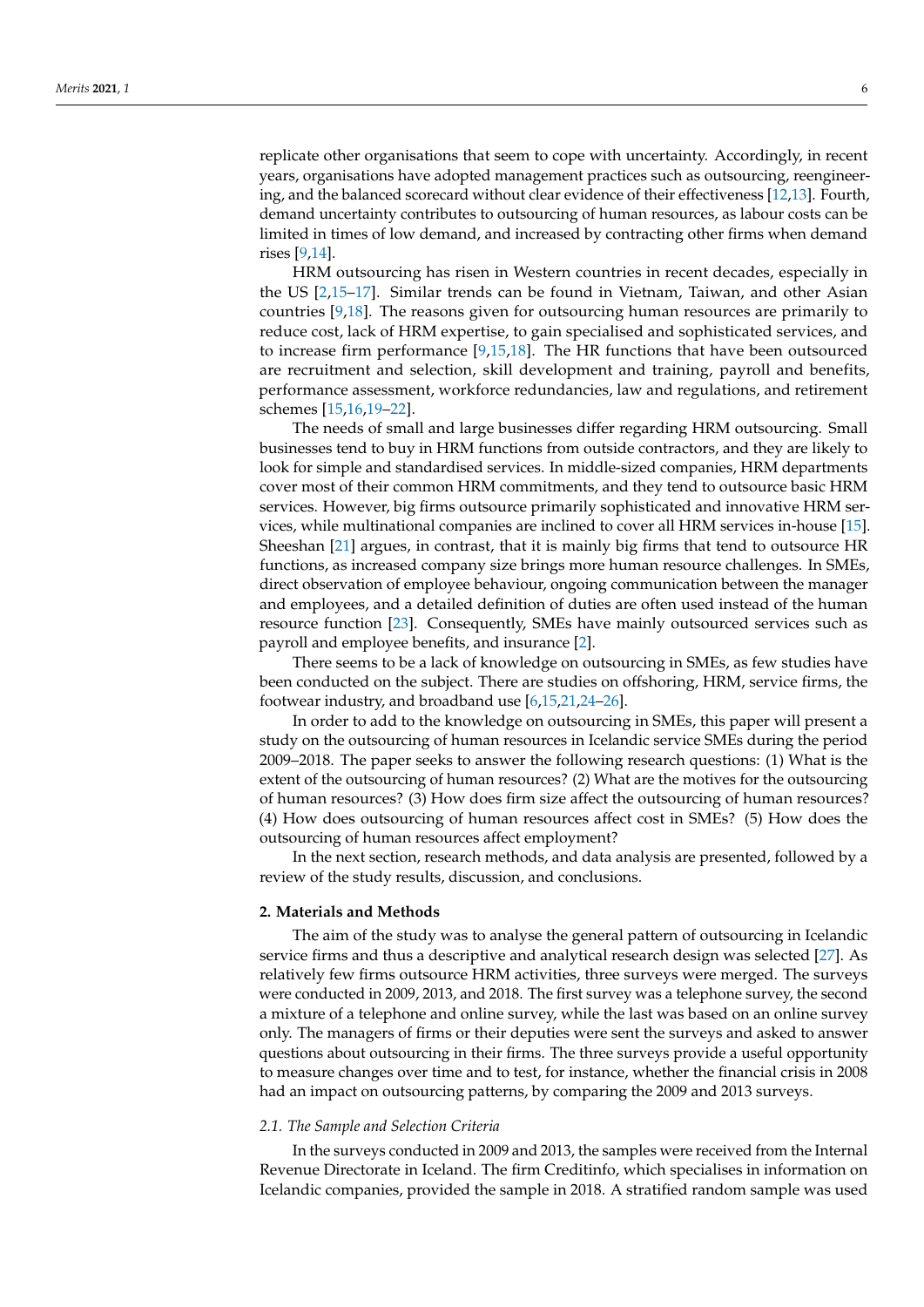in all three cases. The selection criteria were the size of the firm, industry, and location within Iceland (50% in the capital area, the remainder throughout Iceland). In addition, for inclusion in the sample, firms had to be classified as service firms according to an economic activity classification (the Icelandic version of NACE) and had to have five employees or more. The final sample of the 2009 study consisted of 484 firms, and 397 responses were returned (82% response rate). In 2013, the revised final sample consisted of 392 firms, and 220 responses were returned (55% response rate). In 2018, the sample consisted of 500 companies, of which 185 replied (37.1% response rate). In this paper, the analysis is based on responses from 802 firms, collected as outlined above.

# *2.2. The Research Instrument*

The research instrument was based mainly on Kadabadse and Kadabadse's [\[11\]](#page-10-1) paper and a questionnaire designed by Edvardsson and Sigurdardottir [\[28\]](#page-10-16) after interviewing 10 managers and specialists on the subject in Iceland.

Slight changes were made to the questionnaire after it was pilot tested in four companies. These were primarily related to concept clarity and whether more options were needed.

The questionnaire was made up of 25 questions that dealt with outsourcing; which activities are outsourced, whether the firm has a strategy on outsourcing, the reason for outsourcing, cost reduction and other benefits of outsourcing, and the impact of outsourcing on employment. These questions were mostly nominal scale. Later in the questionnaire, managers were requested to share their opinions on eight propositions regarding their experience on a five-point Likert scale. The questionnaire also included background variables such as size, location, corporate profit, managers' education, gender, and age. Replying to questions regarding age, number of employees, and turnover, the respondents referred to the actual number written in the database by the interviewees responsible for data collection.

As regards the analysis in this paper, it has to be pointed out that the questionnaire was mainly based on the paper by Kadabadse and Kadabadse [\[11\]](#page-10-1). Thus, very few HRM outsourcing aspects were collected, namely, HRM, training, payroll, and consultation. That offers limited insights, but it can nonetheless give some information on the outsourcing pattern of Icelandic SMEs.

#### *2.3. Data Analysis*

Data were analysed using the Statistical Package for the Social Sciences (SPSS 22.0). Descriptive statistics, Chi-square test, and Mann–Whitney U test were used in the ana-lyses.

A *p*-value of 0.05 was considered statistically significant. A *p*-value less than 0.001 was reported as <0.001.

#### *2.4. Hypotheses*

From the theoretical observations in the introduction, we hypothesise the following:

**Hypothesis 1 (H1).** *Smaller firms tend to outsource primarily to increase expertise in their field of operation*.

**Hypothesis 2 (H2).** *Smaller firms tend to outsource primarily to simplify operations*.

**Hypothesis 3 (H3).** *Smaller firms tend to outsource mainly standardised HRM functions, such as payroll*.

**Hypothesis 4 (H4).** *Larger firms tend to outsource more HRM functions than smaller firms*.

**Hypothesis 5 (H5).** *Managers in firms that outsource HRM functions are more satisfied with the benefits of outsourcing than other managers*.

**Hypothesis 6 (H6).** *Firms that outsource HRM functions realise more cost reduction*.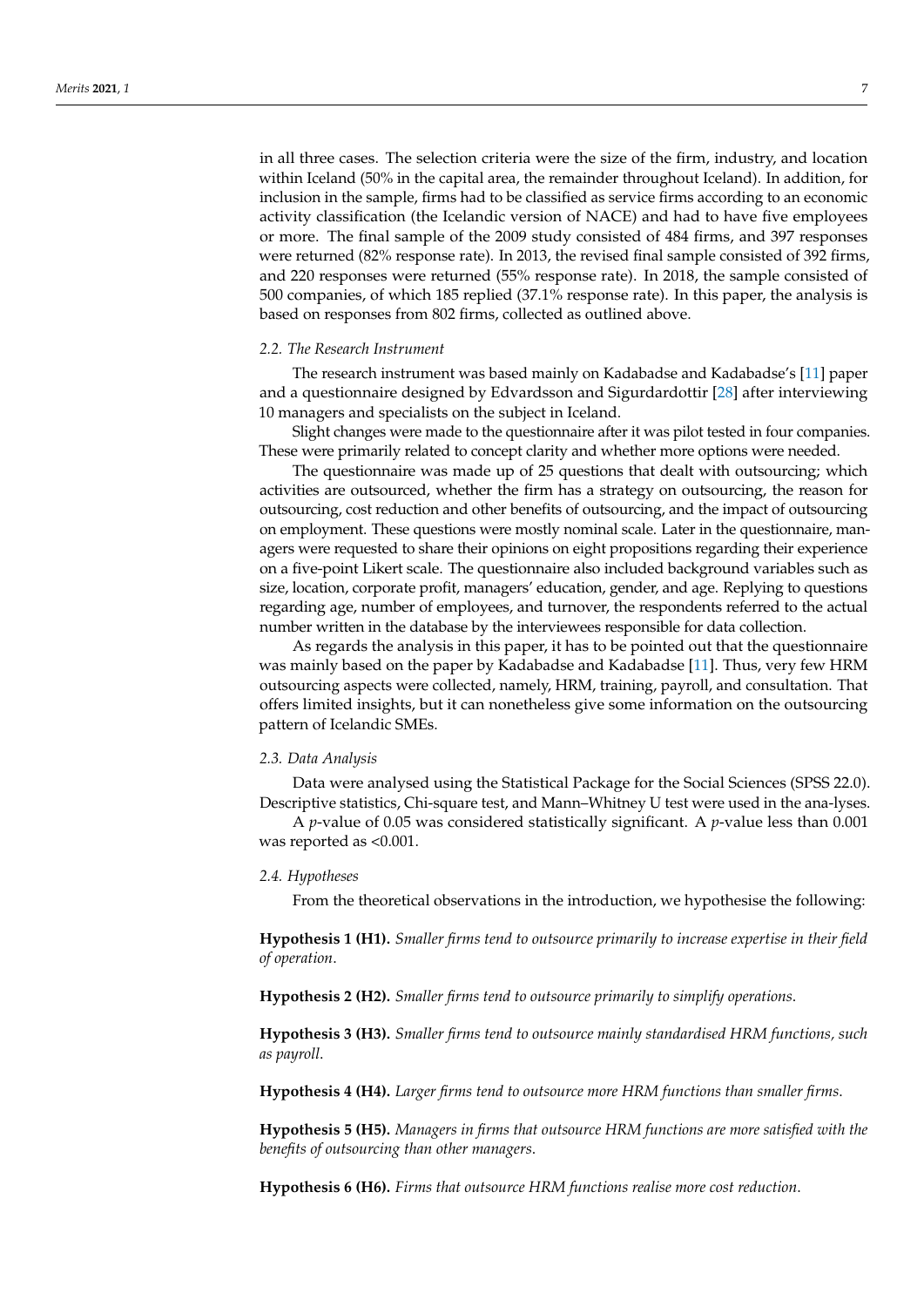**Hypothesis 7 (H7).** *Given the central role of employees in small businesses, they tend not to lay off staff as a consequence of outsourcing*.

**Hypothesis 8 (H8).** *Large companies will lay off staff or transfer staff to clients as a consequence of outsourcing*.

**Hypothesis 9 (H9).** *SMEs that outsource HRM tend to lay off staff or transfer staff to clients as a consequence of outsourcing*.

### *2.5. SMEs Definition*

In this study, we use the European Union's (2005) definition of small- and mediumsized enterprises. Accordingly, micro firms have fewer than 10 staff members and a maximum revenue of  $\epsilon$ 2 million, small businesses are those with 10–49 staff members and a revenue of less than  $\epsilon$ 10 million, and medium-sized firms have 50–250 staff members and a maximum revenue of €50 million.

# **3. Results**

The findings of the research will be presented in this section of the paper. Here, we will look into the extent of outsourcing, whether the firms have formulated a strategy for outsourcing, and what activities are outsourced. Additionally, the motives for outsourcing are presented as well as the benefits. The section ends by looking at the impact of outsourcing on employment.

#### *3.1. The Firms in the Surveys*

Table [1](#page-3-0) presents the classification of firms in the surveys according to the NACE classification and the average number of employees. The table reveals that firms in wholesale and related activities were most numerous in the surveys, followed by real estate and business activities and hotels and restaurants. The average number of employees in the firms was 52 when all the firms in the surveys were counted, but 40.7 if four companies with more than 1000 employees were excluded. The median number of employees was 10.

|                                     | Number | Percent  | Median<br>Number of<br><b>Employees</b> | Average<br>Number of<br>Employees <sup>*</sup> |
|-------------------------------------|--------|----------|-----------------------------------------|------------------------------------------------|
| Wholesale, retail trade, repairs    | 217    | 28.6%    | 10                                      | 66.8/60.12                                     |
| Hotels, restaurants                 | 101    | 13.3%    | 14                                      | 73.9/22.4                                      |
| Transport, communications           | 58     | 7.6%     | 15                                      | 37.3                                           |
| Financial intermediation            | 57     | $7.5\%$  | 11                                      | 34.7                                           |
| Real estate & business activities   | 103    | 13.6%    | 7                                       | 19.9                                           |
| Public administration               | 8      | 1.1%     | 69                                      | 115                                            |
| Education                           | 11     | 1.4%     | 8                                       | 30                                             |
| Health services, social work        | 39     | 5.1%     | 11                                      | 143.4/15.6                                     |
| Hi-tech- and<br>knowledge-intensive | 80     | $10.5\%$ | 9                                       | 51.8                                           |
| Other services                      | 85     | 11.2%    | 9                                       | 39.6                                           |
| Missing values                      | 43     |          |                                         |                                                |
| Total                               | 802    |          | 10                                      | 52.0/40.7                                      |

<span id="page-3-0"></span>**Table 1.** Firms; classification in accordance with Icelandic classification of NACE.

\* The higher numbers of employees are the averages of all the firms in the survey, while the second numbers are based on the exclusion of firms larger than 1000 employees.

#### *3.2. The Extent of Outsourcing and Outsourcing Strategy*

The study's findings show that 74.8% of the firms (600) had outsourced some service activities in the past three years before the survey was conducted. They outsourced mostly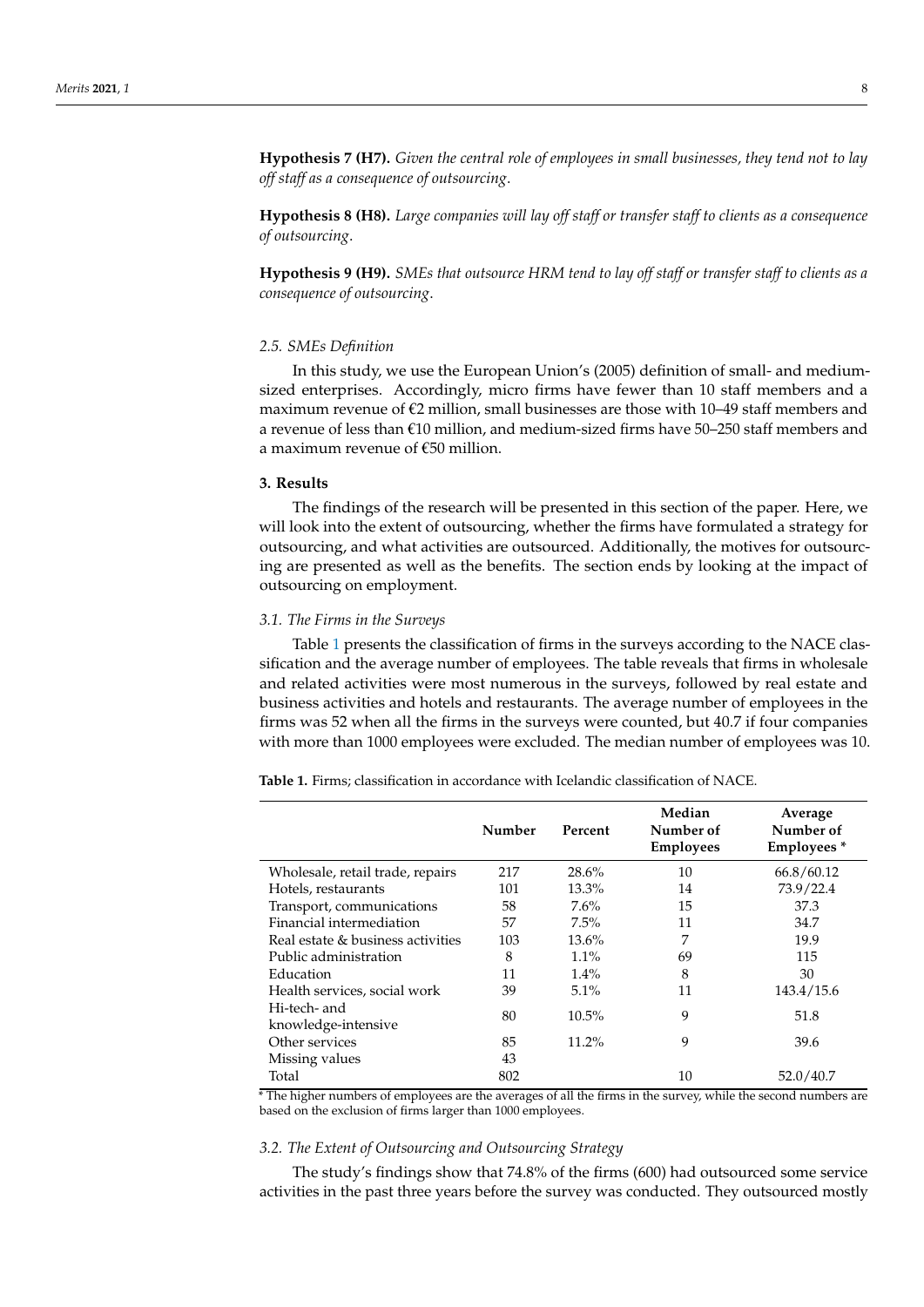in the local market. Table [2](#page-4-0) shows that larger firms tend to outsource more than other firms  $(p \leq 0.001)$ . Similar patterns were found in all three surveys (2009, 2013, and 2018).

<span id="page-4-0"></span>**Table 2.** Firm size and outsourcing ( $n = 802$ , missing values 55).

|                     | No Outsourcing | Do Outsource | <i>v</i> -Value <sup>a</sup> |
|---------------------|----------------|--------------|------------------------------|
| 1–9                 | 31.5%          | $68.5\%$     | < 0.001                      |
| $10 - 49$           | $19.1\%$       | 80.9%        |                              |
| More than 50        | $9.5\%$        | $90.5\%$     |                              |
| $^a$ Chi cause toot |                |              |                              |

Chi-square test.

A minority of the outsourcing firms in the survey, or 21%, had formulated a strategy on outsourcing, and there was no difference based on the size of firms  $(p = 0.309)$ .

### *3.3. Motives for Outsourcing and Outsourced Activities*

In total, 45.7% of the firms in the study used outsourcing to increase expertise in their field of operation and 43.0% in order to simplify operations. Cost reduction was in third place (see Table [3\)](#page-4-1). Firms with 10–49 employees were more inclined to outsource to reduce costs, simplify operations, look into operational security, minimise investments, and focus on core businesses. The firms that outsourced HRM did so primarily to increase expertise, simplify operations, reduce cost, and focus on core competencies (see Table [4\)](#page-4-2). Hypotheses 1 and 2 are confirmed.

|                                        | <b>Total</b><br>$n = 600$ | $1 - 9$<br>$n = 239$ | $10 - 49$<br>$n = 237$ | More than 50<br>$n = 95$ | $p$ -Value <sup>a</sup> |
|----------------------------------------|---------------------------|----------------------|------------------------|--------------------------|-------------------------|
| Cost reduction                         | 37.5%                     | 31.2%                | 46.6%                  | 22.2%                    | < 0.001                 |
| Less staff turnover                    | 11.7%                     | 44.9%                | 37.7%                  | 17.4%                    | 0.787                   |
| Increased expertise                    | 45.7%                     | 41.4%                | 39.9%                  | 18.7%                    | 0.457                   |
| Simpler operation                      | 43.0%                     | 34.5%                | 44.7%                  | 20.8%                    | 0.003                   |
| Operational security                   | 16.0%                     | 27.5%                | 51.6%                  | 20.9%                    | 0.010                   |
| The goal of                            |                           |                      |                        |                          |                         |
| minimising                             | 12.3%                     | $25.0\%$             | 44.4%                  | 30.6%                    | < 0.001                 |
| investment                             |                           |                      |                        |                          |                         |
| Increased emphasis<br>on core business | $17.7\%$                  | 30.5%                | 41.0%                  | 28.6%                    | 0.001                   |
| Increased service                      | $8.2\%$                   | $34.7\%$             | 36.7%                  | 28.6%                    | 0.063                   |
| Other<br>201<br>$\cdot$ $\cdot$        | 18.0%                     | 45.3%                | 39.6%                  | 15.1%                    | 0.718                   |

<span id="page-4-1"></span>**Table 3.** Motives for outsourcing and firm size.

<sup>a</sup> Chi-square test.

<span id="page-4-2"></span>**Table 4.** Motives for outsourcing and firm outsourcing HRM (*n* = 600, missing values 0).

|                                      | No HRM<br>Outsourcing | <b>HRM</b> Outsourcing | $p$ -Value <sup>a</sup> |
|--------------------------------------|-----------------------|------------------------|-------------------------|
| Cost reduction                       | $32.2\%$              | 47.6%                  | < 0.001                 |
| Less staff turnover                  | $7.9\%$               | 18.8%                  | < 0.001                 |
| Increased expertise                  | $40.6\%$              | 55.3%                  | 0.001                   |
| Simpler operation                    | 34.4%                 | 59.1%                  | < 0.001                 |
| Operational security                 | 12.8%                 | 22.1%                  | 0.003                   |
| Minimising<br>investment             | $8.2\%$               | $20.2\%$               | < 0.001                 |
| Increased emphasis                   |                       |                        |                         |
| on core                              | $10.5\%$              | 31.2%                  | < 0.001                 |
| business                             |                       |                        |                         |
| Increased service                    | $7.4\%$               | 9.5%                   | 0.345                   |
| Other<br>$\sim$ $\sim$ $\sim$ $\sim$ | 21.2%                 | 12.0%                  | 0.005                   |

<sup>a</sup> Chi-square test.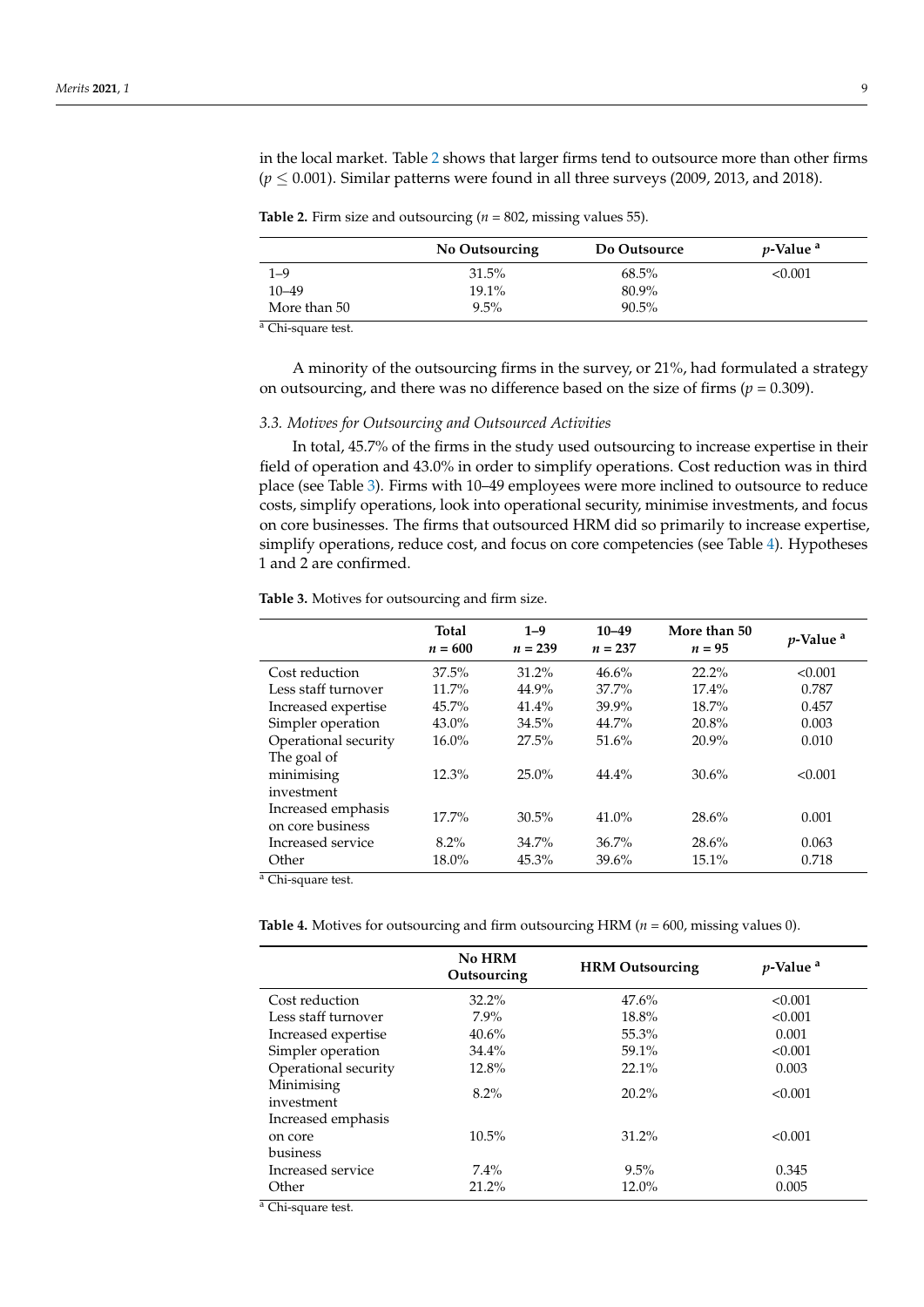The dataset allows us to look into the effect of the financial crisis in 2008 on the motives for outsourcing. The 2009 survey was conducted in the first months of the year when the impact of the financial crisis was only beginning to be felt, while the 2013 survey was conducted five years after the financial crisis. A pre- and post-effect could thus be measured. In the 2009 survey, the most common reason for outsourcing was to simplify the operation of the firm (42.6%), to increase expert knowledge (36.9%), and to reduce cost (34.7%). In 2013, the motives for outsourcing changed. The respondents mentioned increasing expert knowledge in 51.7% of cases, cost reduction in 41.5%, and simplifying the operation in 35.2%. The financial crisis seems to have motivated managers to use outsourcing to achieve cost reduction on a larger scale than before. In 2018, the results were similar to those of 2009. The motives for outsourcing were simplifying the operation (60.5%), increasing expertise (54.0%), and reducing cost (39.5%).

Table [5](#page-5-0) shows, interestingly, that service firms in Iceland outsource human resourcerelated activities on a very limited scale. Only 5.5% of firms outsource HRM and training, and 17.8% outsource payroll. Hypothesis 3 is partly confirmed. In comparison, 50.2% of firms outsource information technology, and 39% outsource security.

|                              | Total<br>$n = 600$ | $1 - 9$<br>$n = 239$ | $10 - 49$<br>$n = 237$ | More than 50<br>$n = 95$ | <i>p</i> -Value <sup>a</sup> |
|------------------------------|--------------------|----------------------|------------------------|--------------------------|------------------------------|
| Cleaning                     | 36.7%              | 28.0%                | 35.9%                  | 68.4%                    | < 0.001                      |
| Security                     | 39.0%              | 28.5%                | 40.9%                  | 68.4%                    | < 0.001                      |
| Canteen                      | 7.5%               | $3.3\%$              | $6.3\%$                | 23.2%                    | < 0.001                      |
| Information<br>technology    | 50.2%              | 40.2%                | 54.9%                  | 73.7%                    | < 0.001                      |
| Payroll                      | 17.8%              | 18.8%                | 19.0%                  | 14.7%                    | 0.629                        |
| <b>Finances</b>              | 7.5%               | $6.3\%$              | $9.7\%$                | 6.3%                     | 0.320                        |
| Human resource<br>management | 0.8%               | $0.4\%$              | $1.3\%$                | 1.1%                     | (0.599)                      |
| Training                     | 4.8%               | $3.8\%$              | 4.6%                   | $8.4\%$                  | (0.200)                      |
| Telecommunications           | 12.3%              | $10.0\%$             | 12.7%                  | 17.9%                    | 0.145                        |
| Consulting                   | 18.5%              | 12.1%                | 19.4%                  | 35.8%                    | < 0.001                      |
| Accounting                   | 37.5%              | 48.5%                | 35.9%                  | 21.1%                    | < 0.001                      |
| Back office processes        | 2.7%               | $2.1\%$              | $3.0\%$                | $4.2\%$                  | (0.561)                      |
| Transport                    | 17.7%              | 12.1%                | 18.6%                  | 30.5%                    | < 0.001                      |
| Other                        | 30.5%              | $36.0\%$             | 27.8%                  | $30.5\%$                 | 0.156                        |

<span id="page-5-0"></span>**Table 5.** Outsourced tasks in the survey. Multiple choices allowed (*n* = 600, missing values 0).

<sup>a</sup> Chi-square test.

In the remainder of the paper, we will look into those 208 firms that outsource human resource-related tasks (payroll, HRM, training, and consultation) and note whether they have different patterns than those firms that do not outsource HRM. Firms with more than 50 employees were more inclined to outsource HRM activities (see Table [6\)](#page-5-1), as 46.3% of them outsource, compared to 28.9% of firms with fewer than 10 employees. Hypothesis 4 is confirmed.

<span id="page-5-1"></span>**Table 6.** HRM outsourcing and firm size ( $n = 600$ , missing values 29).

|              | <b>No HRM</b><br>Outsourcing | <b>HRM</b> Outsourcing | <i>p</i> -Value <sup>a</sup> |
|--------------|------------------------------|------------------------|------------------------------|
| $1 - 9$      | 71.1%                        | 28.9%                  | 0.007                        |
| $10 - 49$    | 62.4%                        | $37.6\%$               |                              |
| More than 50 | 53.7%                        | 46.3%                  |                              |

<sup>a</sup> Chi-square test.

Outsourcing of HRM activities increased from 30.0% in 2009 to 36.5% in 2013. In 2018, 44.4% of firms outsourced HRM activities, a significant increase from 2009.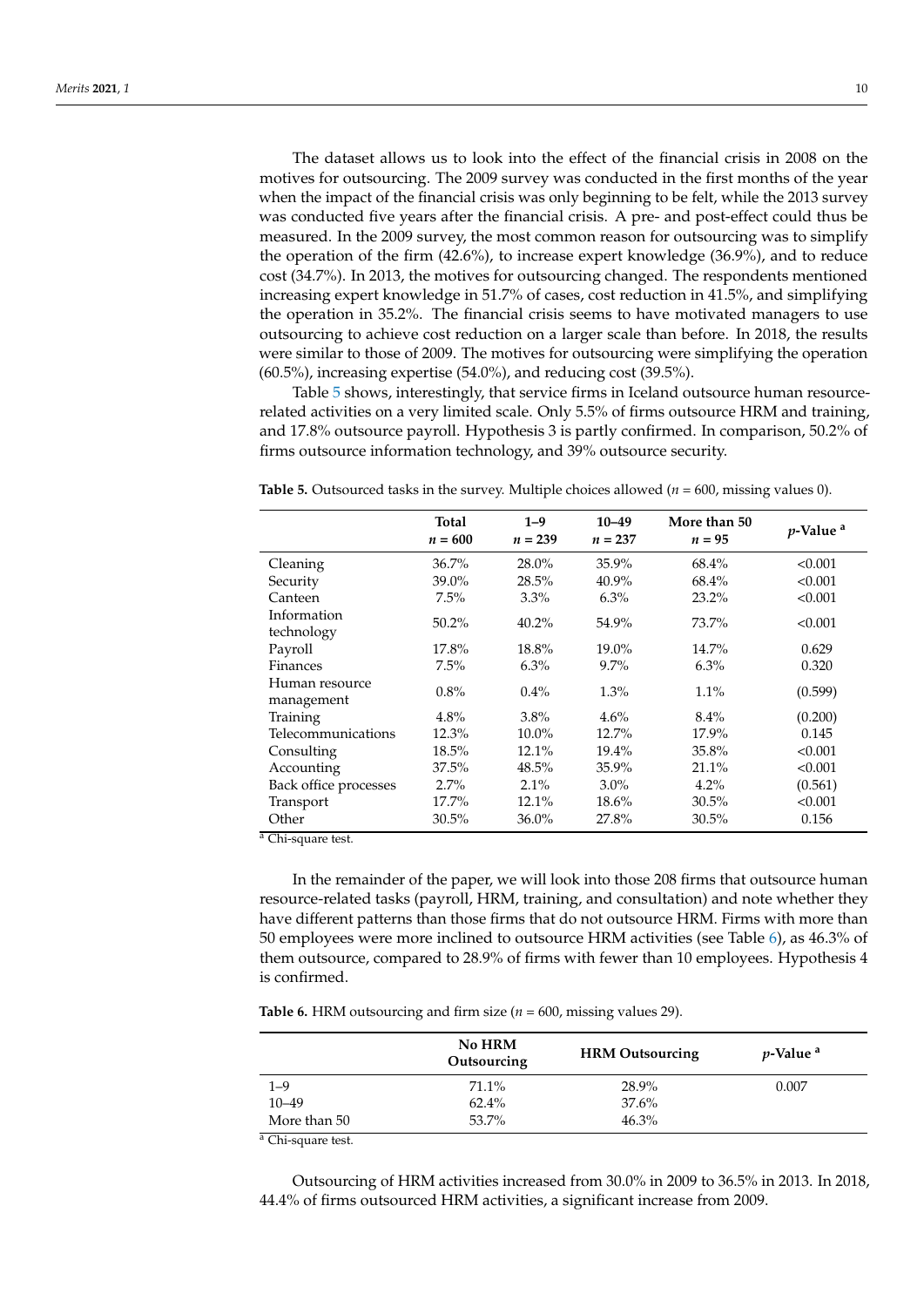### *3.4. Benefits of Outsourcing*

The managers were asked to respond to different statements regarding their experience of outsourcing on a five-fold Likert scale. The study results (see Table [7\)](#page-6-0) indicate that managers in firms that outsource HRM activities are more satisfied with cost reduction in general than those who do not outsource HRM (*p* = 0.006). The former managed to increase expertise more than the others ( $p = 0.012$ ), focus more on core competencies ( $p = 0.002$ ), have more cost discipline/control (0.024), and add more value to their companies ( $p = 0.042$ ). Hypothesis 5 is confirmed. If we look at the real cost reduction achieved (Table [8\)](#page-6-1), then the firms that outsource HRM activities realised more cost savings in accounting (*p* < 0.001), purchase of equipment ( $p = 0.038$ ), and financial costs ( $p < 0.001$ ). As it is primarily larger firms that outsource HRM activities, it is no surprise that larger firms achieve more cost reduction in many respects (see Table [9\)](#page-7-0). Hypothesis 6 is confirmed.

**Not HRM Outsourcing M (sd/n) HRM Outsourcing M (sd/n) Missing Values** *<sup>p</sup>***-Value <sup>a</sup>** Improved service quality 3.54(0.87/356) 3.66(0.81/199) 45 0.112 Reduced cost 2.96(1.16/354) 3.23(1.08/193) 53 0.006 Increased expertise 3.49(0.98/357) 3.66(0.93/194) 49 0.012 Reduced risk 3.54(0.97/349) 3.72(0.76/193) 58 0.059 Improved service to customers 3.59(0.92/350) 3.61(0.77/191) 59 0.792 Focus on core competencies 3.63(0.85/352) 3.85(0.81/193) 55 0.002 Cost discipline/control 3.24(0.98/345) 3.45(0.91/193) 62 0.024 Value added has increased 3.31(0.85/353) 3.46(0.84/193) 54 0.042

<span id="page-6-0"></span>**Table 7.** Mean scores for managers on different statements regarding their experience of outsourcing and HRM outsourcing.  $(n = 600)$ .

<sup>a</sup> Mann–Whitney U test.

<span id="page-6-1"></span>**Table 8.** HRM outsourcing and cost reduction ( $n = 600$ , missing values 0).

|                                 | Not HRM<br>Outsourcing | <b>HRM</b><br>Outsourcing | $p$ -Value <sup>a</sup> |
|---------------------------------|------------------------|---------------------------|-------------------------|
| Housing                         | $3.3\%$                | $6.7\%$                   | 0.055                   |
| Cost of purchasing<br>equipment | $10.5\%$               | $16.3\%$                  | 0.038                   |
| Cleaning cost                   | $10.2\%$               | $15.4\%$                  | 0.063                   |
| Security cost                   | $5.9\%$                | 10.1%                     | 0.590                   |
| Cafeteria                       | $2.0\%$                | $3.8\%$                   | 0.191                   |
| Finance cost                    | 2.3%                   | $10.6\%$                  | < 0.001                 |
| Human resource<br>management    | $1.0\%$                | $4.3\%$                   | (0.008)                 |
| Training cost                   | 0.5%                   | $4.3\%$                   | (0.001)                 |
| Telecommunication cost          | 1.3%                   | 3.8%                      | (0.040)                 |
| Consulting cost                 | 1.3%                   | $6.2\%$                   | 0.001                   |
| Accounting cost                 | $6.9\%$                | 27.4%                     | < 0.001                 |
| Transport cost                  | $4.3\%$                | $7.7\%$                   | 0.086                   |
| Chi-square test.                |                        |                           |                         |

In the 2013 survey, managers were more satisfied with most aspects of outsourcing compared to 2009, such as improved service quality, reduced cost, increased expertise, reduced risk, increased service to customers, and focusing more on core competencies. No such difference was noticed between 2013 and 2018.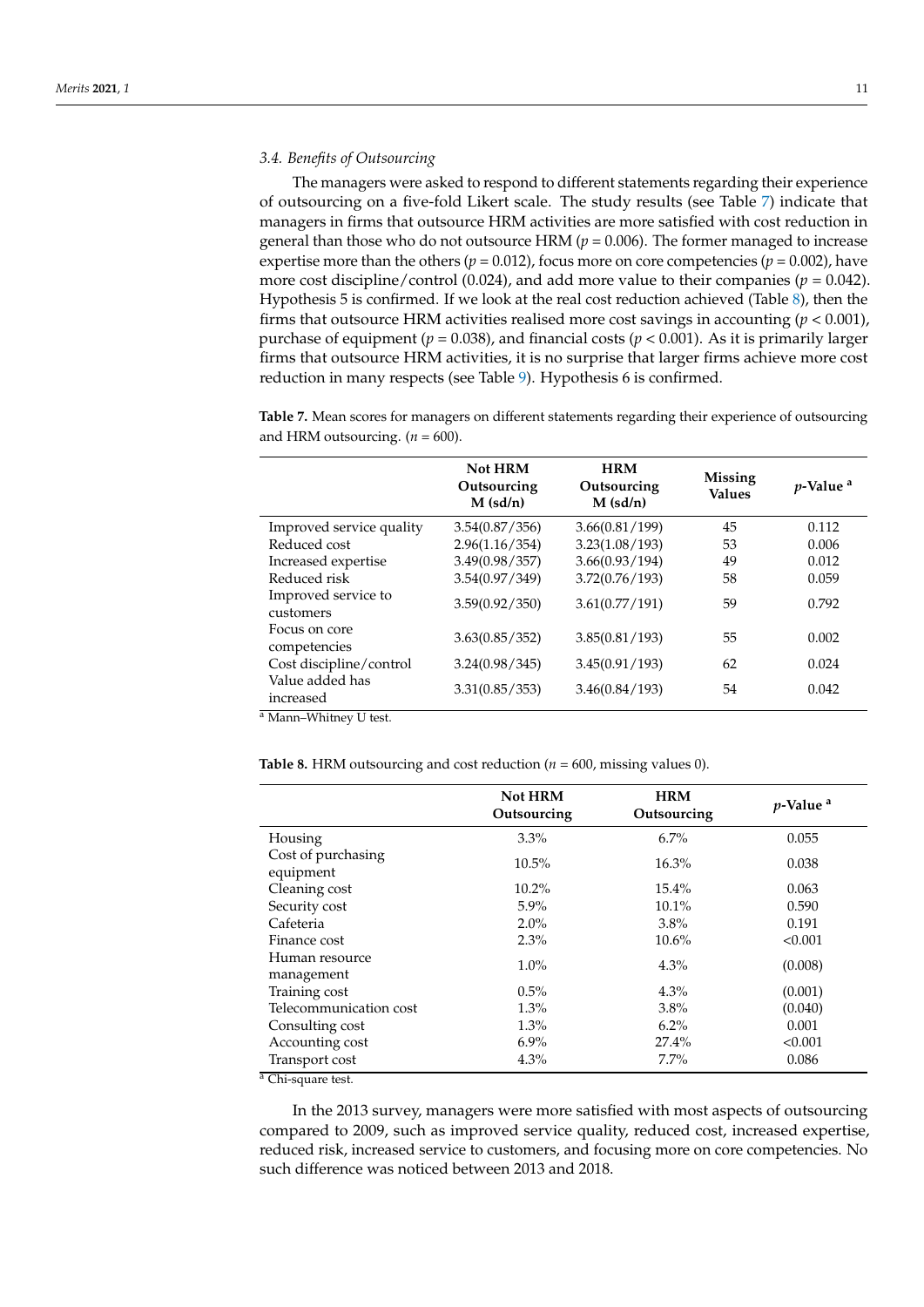|                                 | $1 - 9$ | $10 - 49$ | More than 50 | <i>p</i> -Value <sup>a</sup> |
|---------------------------------|---------|-----------|--------------|------------------------------|
| Housing                         | $3.3\%$ | 3.8%      | 10.5%        | 0.014                        |
| Cost of purchasing<br>equipment | $8.4\%$ | 14.3%     | 22.1%        | 0.003                        |
| Cleaning costs                  | $7.9\%$ | $10.5\%$  | 29.5%        | < 0.001                      |
| Security costs                  | 4.2%    | $5.9\%$   | 21.1%        | < 0.001                      |
| Canteen                         | $0.8\%$ | 2.1%      | 9.5%         | < 0.001                      |
| Finance costs                   | 4.6%    | $5.9\%$   | $5.3\%$      | 0.816                        |
| Human resource<br>management    | 1.3%    | 2.5%      | 4.2%         | 0.248                        |
| Training cost                   | $1.7\%$ | 1.3%      | $4.2\%$      | 0.197                        |
| Telecommunication cost          | $1.7\%$ | $1.7\%$   | $5.3\%$      | 0.102                        |
| Consulting cost                 | 2.5%    | 3.4%      | $4.2\%$      | 0.701                        |
| Accounting cost                 | 18.0%   | 11.8%     | 13.7%        | 0.156                        |
| Transport cost                  | 4.6%    | 4.6%      | 11.6%        | 0.030                        |

<span id="page-7-0"></span>**Table 9.** Cost reduction and firm size.  $(n = 600)$ , missing values 29).

<sup>a</sup> Chi-square test.

# *3.5. Human Resources*

In many cases, outsourcing can have a major impact on employment and human resources, such as when whole departments or company sectors are outsourced. Consequently, staff are laid off, moved to the vendor firms, or hired on a new contract. Table [10](#page-7-1) shows that 90.2% of managers in the survey say that outsourcing has had an insignificant effect on employment, while 2.7% have laid off staff. Hypothesis 7 is confirmed. We can see from Table [11](#page-7-2) that it is primarily in firms with more than 50 employees that outsourcing has a significant effect on human resources, or in 20.5% of cases ( $p = 0.001$ ). In those firms that outsource HRM, the effect on employment is more significant than in firms that do not outsource HRM  $(p = 0.003)$  (see Table [12\)](#page-7-3). Hypothesis 8 and 9 are confirmed.

<span id="page-7-1"></span>**Table 10.** The employment impact of outsourcing (*n* = 600, missing values 47).

| Insignificant effect on employment | $90.2\%$ |  |
|------------------------------------|----------|--|
| Staff are laid off                 | $2.7\%$  |  |
| Staff moved to the vendor firms    | $6.3\%$  |  |
| Staff hired on a new contract      | $0.5\%$  |  |
| Other                              | $0.2\%$  |  |
|                                    |          |  |

<span id="page-7-2"></span>**Table 11.** Firm size and employment impact of outsourcing (*n* = 600, missing values 53).

|              | <b>Insignificant Effect</b> | <b>Significant Effect</b> | <i>v</i> -Value <sup>a</sup> |
|--------------|-----------------------------|---------------------------|------------------------------|
| $1 - 9$      | 93.9%                       | $6.1\%$                   | 0.001                        |
| $10 - 49$    | 90.8%                       | $9.2\%$                   |                              |
| more than 50 | 79.5%                       | 20.5%                     |                              |

Chi-square test.

<span id="page-7-3"></span>**Table 12.** HRM outsourcing and effect on employment (*n* = 600, missing values 47).

|                    | <b>Insignificant Effect</b> | <b>Significant Effect</b> | <i>v</i> -Value <sup>a</sup> |
|--------------------|-----------------------------|---------------------------|------------------------------|
| No HRM outsourcing | 93.0%                       | $7.0\%$                   | 0.003                        |
| HRM outsourcing    | 85.2%                       | 14.8%                     |                              |

<sup>a</sup> Chi-square test.

When the three surveys are compared it seems that outsourcing had a trivial effect on employment: 89.2% of managers in 2009 and 90.1% in 2013 reported that outsourcing had an insignificant impact on employment. In 2009, 10.1% of firms in the survey had laid off staff or transferred staff to suppliers, compared to 9.9% in 2013. In 2018, 93.4% of firms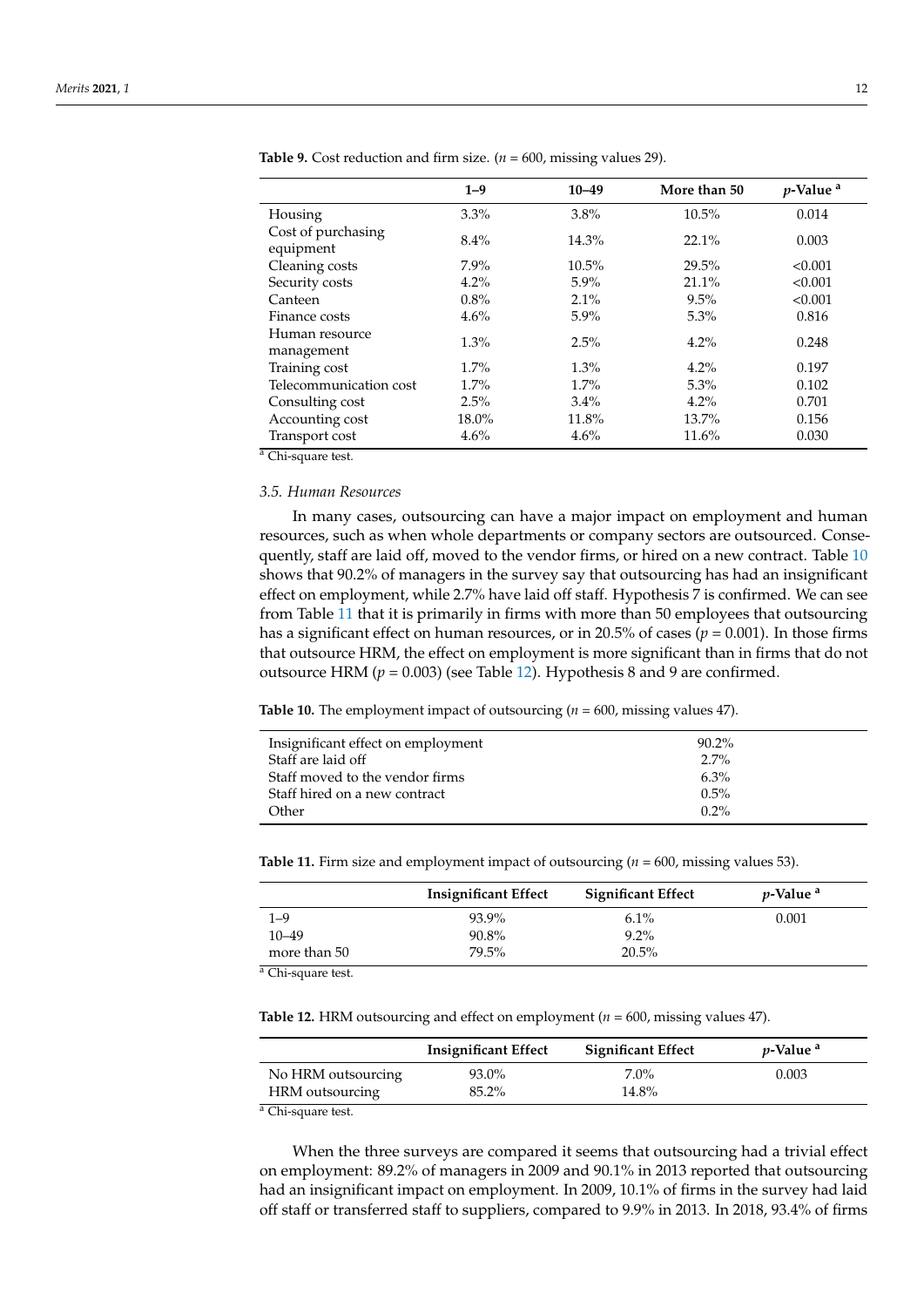reported that outsourcing had had very little impact on employment, and 0.9% had laid off staff. It should be mentioned in this context that several of the participating firms had outsourced from the beginning and employment had remained stable for the most part.

### **4. Discussion**

This paper aimed to present a study on outsourcing human resources in Icelandic service SMEs in 2009–2018. The paper attempted to answer the following research questions: (1) What is the extent of outsourcing human resources? (2) What are the motives for the outsourcing of human resources? (3) How does firm size affect the outsourcing of human resources? (4) How does outsourcing of human resources affect cost in SMEs? (5) How does the outsourcing of human resources affect employment?

The firms in the study outsourced HRM on a limited scale. Only 5.5% of firms outsourced HRM and training, and 17.8% outsourced payroll. The outsourcing of HRM activities increased after the financial crisis in 2008 and has remained at a high level. This is in line with former research, such as by Sheeshan [\[21\]](#page-10-11), which argues that it is mainly larger firms that outsource HRM functions, while, Klass [\[2\]](#page-9-6) points out that SMEs mainly outsource payroll and employee benefits. The firms in the study had fewer than 50 employees on average. In such organisations, it is highly uncommon to have human resource managers or HRM departments. Payroll administration and benefits are, then, the responsibility of middle managers and general managers, who feel tempted to outsource such activities.

As the number of employees grows in the firms studied, they tend to outsource more and more HRM functions. About 68.5% of firms with fewer than 10 employees outsource activities in general, while 90.5% of firms with more than 50 employees do so. The same applies to HRM outsourcing; larger firms outsource more than smaller ones. This is because human resource challenges arise with a growing number of employees (Sheeshan (25). At this stage, a human resource manager is more often than not hired to take care of strategic aspects of HRM and tends to outsource basic HRM services [\[15\]](#page-10-5).

The firms in the study outsourced on a large scale; three out of four outsource some activities. Given that the majority of the firms had fewer than 50 employees, this can be explained in different ways. First, they outsourced by concentrating on core competencies, as the main reasons for outsourcing were to enhance expertise in their field of operation and simplify operations. Similar results were found among the firms that outsourced HRM activities. They wanted to increase expertise, simplify operations, reduce costs, and focus on core competencies. Core competencies theory gets some support in these findings [\[1,](#page-9-0)[7,](#page-9-5)[10,](#page-10-17)[11\]](#page-10-1). Second, they used outsourcing to lower costs [\[6](#page-9-4)[,7\]](#page-9-5). In the 2013 survey, more emphasis was placed on cost reduction than in 2009, whereas this was not the case in 2018. Third, given SMEs' resource constraints, they used outsourcing to potentially provide all aspects of production and service processes. Finally, as outsourcing has become a very common practice, mimetic forces can be at play, with managers copying common procedures [\[12](#page-10-2)[,13\]](#page-10-3).

The firms that outsource HRM activities have realised more cost savings in HRM services, accounting, purchase of equipment, and financial costs. The reasons might be that such companies concentrate more on cost reduction [\[6,](#page-9-4)[7\]](#page-9-5) and are more strategic in their outsourcing than firms that do not outsource HRM activities.

The findings show that outsourcing has a very limited impact on employment relations. About 90% of managers in the survey said that outsourcing has had an insignificant effect on hiring policies, while 2.7% laid off staff. Larger firms and firms that outsource HRM tend to lay off staff or transfer to vendors on a larger scale than smaller firms. Similar findings were revealed in all three surveys. These results diverge from Kakabadse and Kakabadse's [\[11\]](#page-10-1) findings in European and US firms, where 39% of European firms transferred staff to vendors and 24% laid off staff. The explanation may be found in the different sizes of the firms in the samples. Employees in smaller firms tend to be very important and cannot so easily be laid off, and small firms seldom have the possibility of selling departments or transferring them to vendors.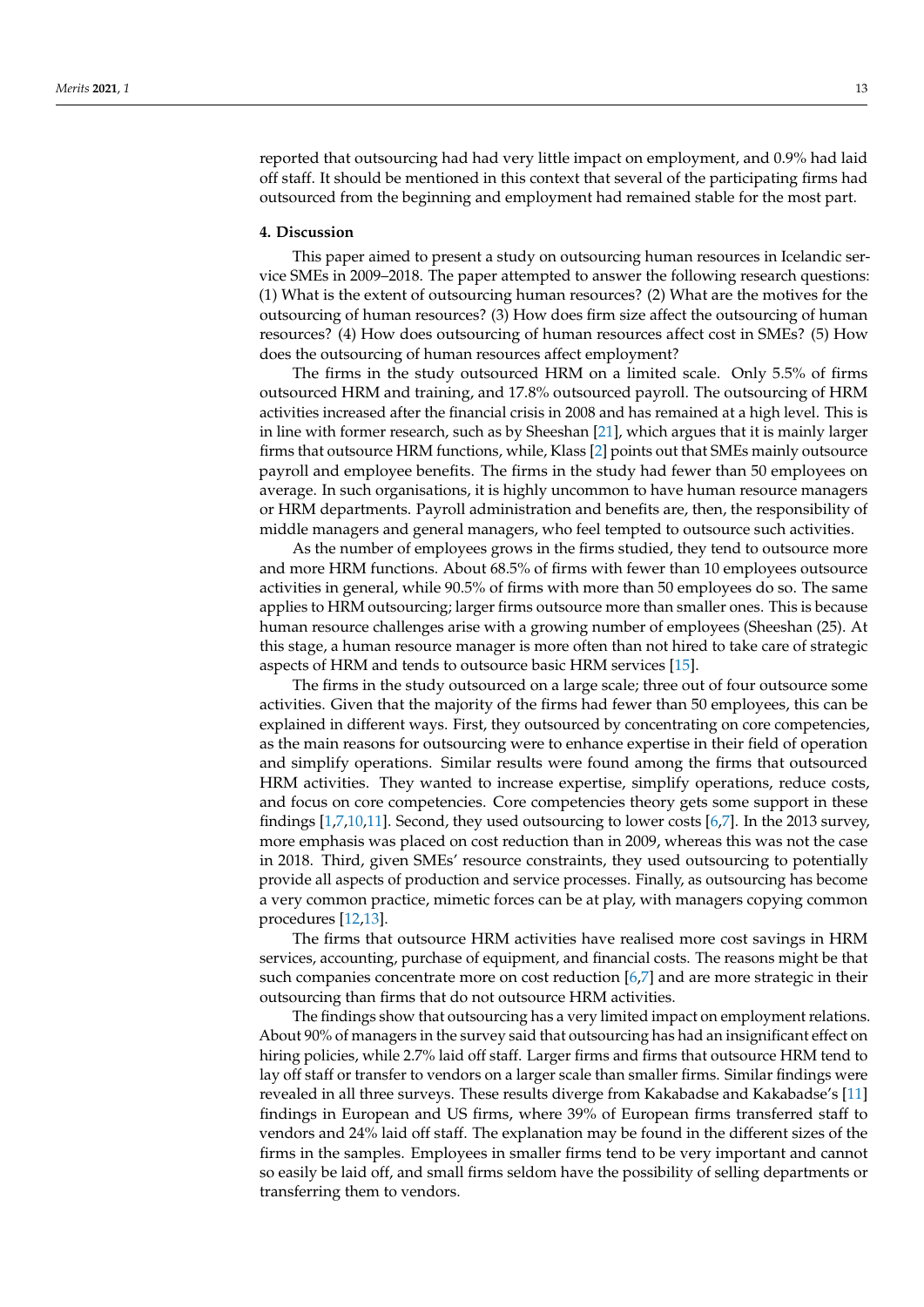# **5. Conclusions**

The characteristics of SMEs and how they perform in comparison to larger organisations continue to receive attention from both researchers and practitioners. In this paper, we presented studies on the outsourcing pattern of human resource management in SMEs. The paper is based on three cross-sectional surveys over the period 2009–2018. Although the study provides robust data, a mixed method would be preferred as well as a cross-national study design. Interviews could provide in-depth knowledge on motives for outsourcing, and a cross-cultural perspective has the potential to inform on how culture and legislation may affect outsourcing patterns.

This research is based on data collected prior to the COVID-19 pandemic. It would be of theoretical interest to conduct research after the pandemic to investigate whether and how it has affected the outsourcing of human resource management in SMEs. Future research should also consider the specificity of services, such as the service-dominant logic, and consider outsourcing to be a part of value co-creation and resource sharing [\[29\]](#page-10-18). In addition, future research could investigate the different needs of micro, small-, and medium-sized organisations.

The findings of the study have some theoretical and practical implications. First, the study contributes to the outsourcing theory regarding human resource management in SMEs. Second, the study also has practical implications for managers of small businesses who are encouraged to outsource standardised HR functions, such as payments. This can lift a tedious task off their shoulders, and they can concentrate on the core competencies of the firms. Managers in medium-sized firms benefit from outsourcing more than those in smaller ones and, consequently, they can achieve lower HRM costs, as well as higher quality, by contracting vendors with specialist knowledge and expertise.

**Author Contributions:** Conceptualization, I.R.E.; methodology, G.K.Ó.; software, G.K.Ó.; formal analysis, G.K.Ó. and I.R.E.; writing—original draft preparation, I.R.E. and G.K.Ó.; writing—review and editing, I.R.E. All authors have read and agreed to the published version of the manuscript.

**Funding:** The research was funded by the University of Akureyri, University of Iceland, and the Icelandic research fund.

**Institutional Review Board Statement:** The research was conducted in accordance with the Code of Ethics of the University of Iceland [\(https://english.hi.is/university/code\\_of\\_ethics,](https://english.hi.is/university/code_of_ethics) accessed on 15 April 2021). The surveys were conducted in such a way that participants were informed of the aim of the study and were asked to participate but also informed that they had no obligation to participate. The results were not traceable to individuals or companies after the surveys were complete, and no information on the participants was stored. According to Icelandic law, there is a need for an Institutional Review Board Statement in such cases.

**Informed Consent Statement:** Informed consent was obtained from all subjects involved in the study.

**Conflicts of Interest:** The authors declare no conflict of interest.

## **References**

- <span id="page-9-0"></span>1. Barney, J. Is the resource-based "view" a useful perspective for strategic management? Yes. *Acad. Manag. Rev.* **2001**, *26*, 141–156.
- <span id="page-9-6"></span>2. Klaas, B.S. Outsourcing and the HR function: An examination of trends and developments within North American firms. *Int. J. Hum. Resour. Manag.* **2008**, *19*, 1500–1514. [\[CrossRef\]](http://doi.org/10.1080/09585190802200280)
- <span id="page-9-1"></span>3. Lee, S.-H. Taxonomy of HRM policies of knowledge-based firms: A resource-based explanation. *Int. J. Innov. Manag.* **1999**, *3*, 379–395. [\[CrossRef\]](http://doi.org/10.1142/S1363919699000190)
- <span id="page-9-2"></span>4. Beardwell, J.; Clark, I. An Introduction to Human Resource Management. In *Human Resource Management: A Contempory Approach*, 6th ed.; Beardwell, J., Claydon, T., Eds.; Pearson: London, UK, 2010.
- <span id="page-9-3"></span>5. Manning, S.; Massini, S.; Lewin, A.Y. A dynamic perspective on next-generation offshoring: The global sourcing of science and engineering talent. *Acad. Manag. Perspect.* **2008**, *22*, 35–54.
- <span id="page-9-4"></span>6. Di Gregorio, D.; Musteen, M.; Thomas, D.E. Offshore outsourcing as a source of international competitiveness for SMEs. *J. Int. Bus. Stud.* **2009**, *40*, 969–988. [\[CrossRef\]](http://doi.org/10.1057/jibs.2008.90)
- <span id="page-9-5"></span>7. Kremic, T.; Tukel, I.G.; Rom, O.W. Outsourcing decision support: A survey of benefits, risks, and decision factors. *Supply Chain Manag. Int. J.* **2006**, *11*, 467–482. [\[CrossRef\]](http://doi.org/10.1108/13598540610703864)